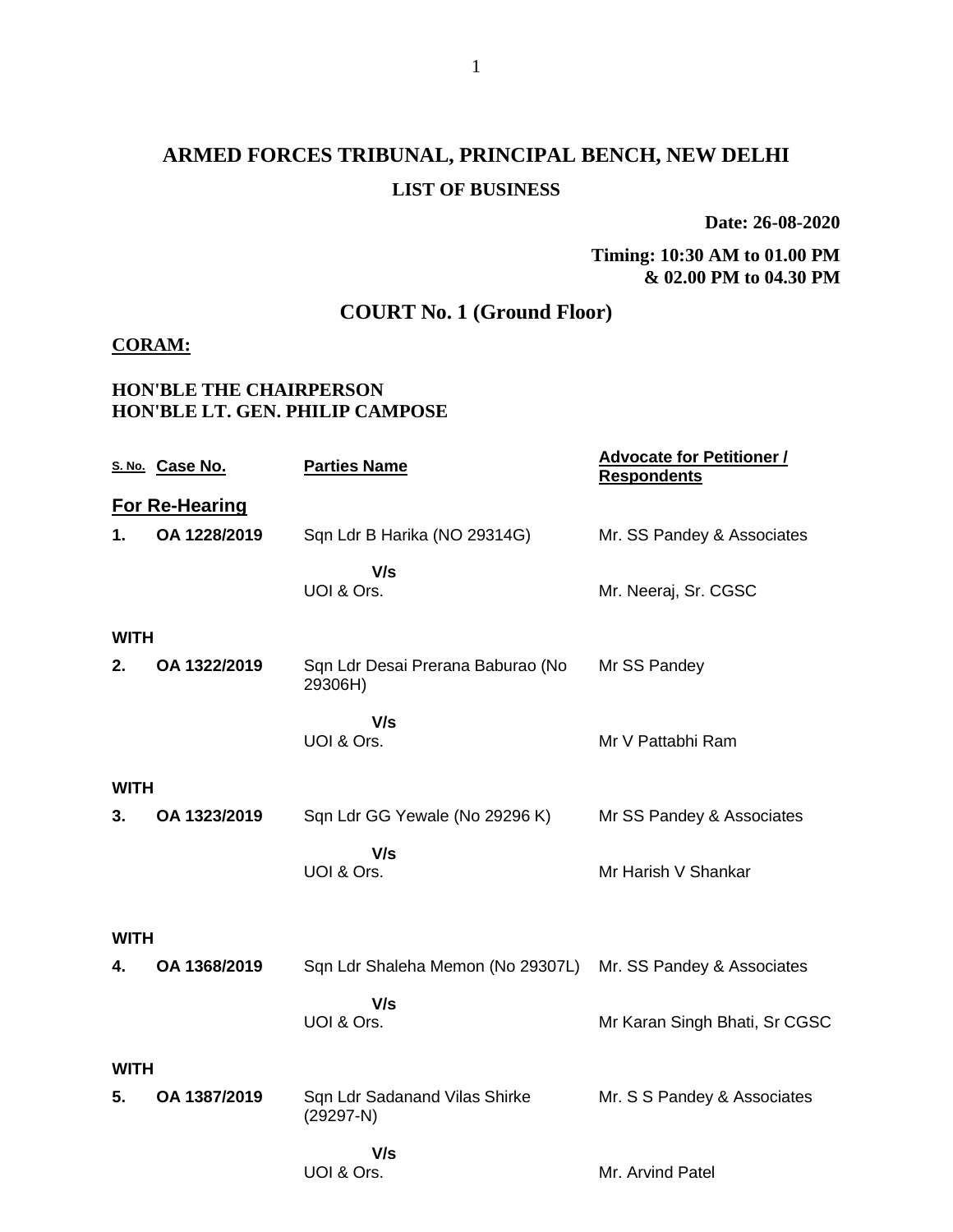| <b>WITH</b> |                                      |                                                                          |                                                                            |
|-------------|--------------------------------------|--------------------------------------------------------------------------|----------------------------------------------------------------------------|
| 6.          | OA 1499/2019                         | Wg Cdr Deepmala Gupta (No 29168N)<br>V/s<br>UOI & Ors.                   | Mr. Nikhil Palli and Mr. Pranav<br>Chadha<br>Mr Karan Singh Bhati, Sr CGSC |
| <b>WITH</b> |                                      |                                                                          |                                                                            |
| 7.          | OA 1500/2019                         | Wg Cdr Punita Aswal (No 29160 F)                                         | Mr Nikhil Palli and Pranav<br>Chadha                                       |
|             |                                      | V/s<br>UOI & Ors.                                                        | Mr Neeraj, CGSC                                                            |
|             | <b>ADMISSION MATTERS</b>             |                                                                          |                                                                            |
| 8.          | OA 211/2020                          | Wg Cdr Shyam Naithani (No 25172 A)                                       | Mr Karn Deo Baghel                                                         |
|             |                                      | V/s<br>UOI & Ors.                                                        | Mr Karan Singh Bhati, Sr CGSC                                              |
| 9.          | OA 212/2020                          | Gp Capt Suman Roy Chowdhury<br>$(23985-S)$                               | Mr. Karn Deo Baghel                                                        |
|             |                                      | V/s<br>UOI & Ors.                                                        | Mr Karan Singh Bhati, Sr CGSC                                              |
| 10.         | OA 1073/2020<br>with                 | JWO Shedimbi Satyanarayana Rao Mr Manoj Kumar Gupta<br>(No 681599)(Retd) |                                                                            |
|             | MA 1232/2020                         | V/s                                                                      |                                                                            |
|             |                                      | UOI & Ors.                                                               | None                                                                       |
| 11.         | OA 1074/2020                         | Ex Nb Sub Rakesh (JC 405483 A)                                           | <b>Mr Trivedi And Associates</b>                                           |
|             |                                      | V/s<br>UOI & Ors.                                                        | None                                                                       |
| 12.         | OA 1075/2020                         | Sep/GD Mohan Ram (No 13621050 W) Mr JP Sharma & Associates               |                                                                            |
|             |                                      | V/s<br>UOI & Ors.                                                        | None                                                                       |
| 13.         | OA 1076/2020                         | Lt Col Chetna Sharma (WS 00339 N)                                        | Mr Mohan Kumar & Associates                                                |
|             |                                      | V/s<br>UOI & Ors.                                                        | None                                                                       |
| 14.         | OA 1077/2020<br>with<br>MA 1239/2020 | MAJ Gen VK Singh VSM (Retd) (IC-<br>41566H)                              | Mr Sidhant Krishan Singh & Mr<br>Rajiv Manglik                             |
|             |                                      | V/s<br>UOI & Ors.                                                        | None                                                                       |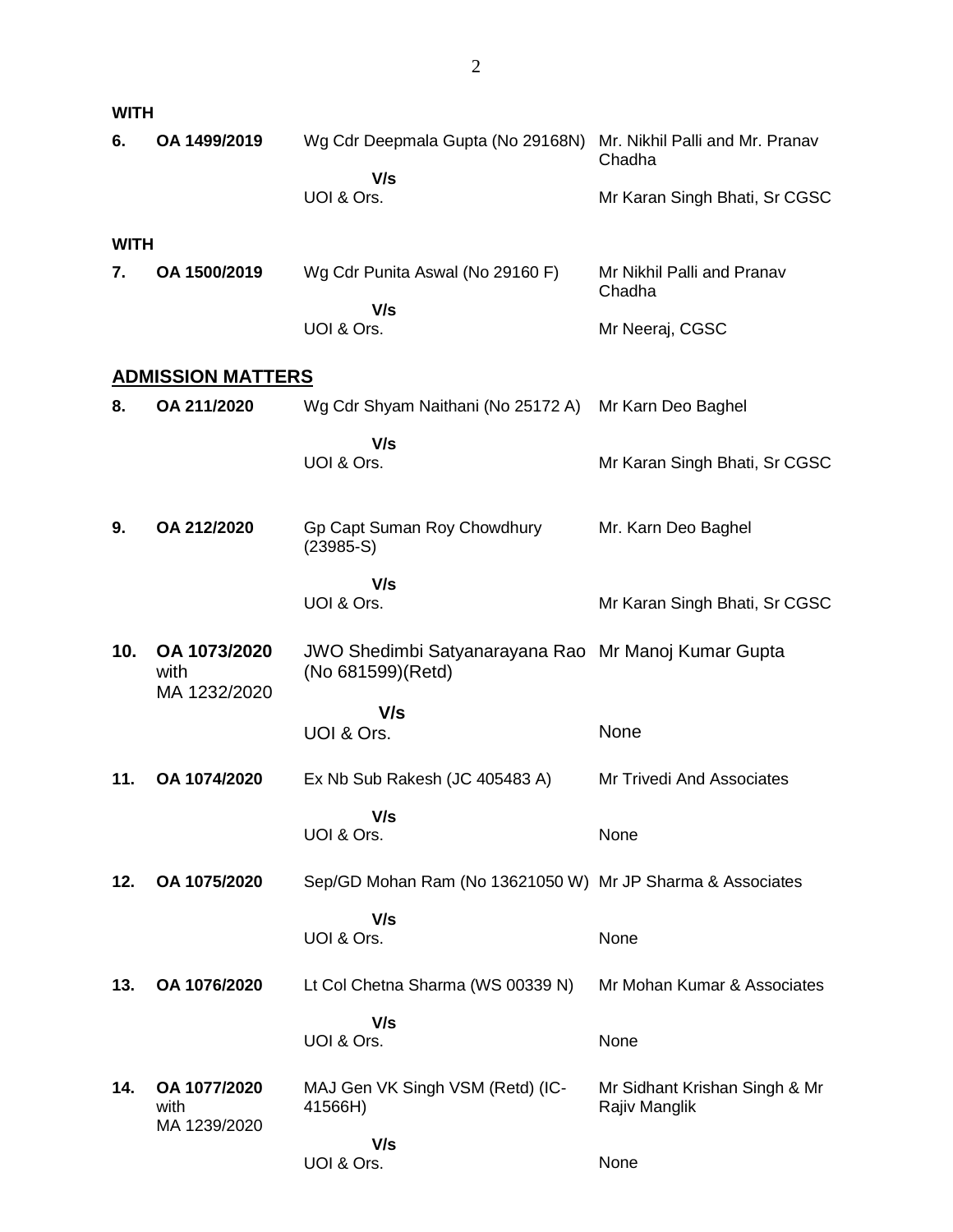**MA (OTHERS)**

| 15. | MA 1224/2020<br>ın<br>TA 7/2014     | Wg Cdr Namrita Chandi (Retd) (24109- Ms. Divya Sharma & Mr.<br>T) | Suryajyoti Singh                                          |
|-----|-------------------------------------|-------------------------------------------------------------------|-----------------------------------------------------------|
|     |                                     | V/s<br>UOI & Ors.                                                 | None                                                      |
| 16. | MA 1225/2020<br>ın<br>TA 10/2014    | Wg Cdr Nivedita Roy(Now Retd)<br>$(25040-A)$                      | Ms. Divya Sharma and Mr.<br>Suryajyoti Singh              |
|     |                                     | V/s<br>UOI & Ors.                                                 | None                                                      |
|     | <b>PLEADINGS NOT COMPLETE</b>       |                                                                   |                                                           |
| 17. | OA 31/2020<br>with                  | IC-67815N Lt Col Manish Narayan                                   | Mr Yash Kotak                                             |
|     | MA 1233/2020                        | V/s<br>UOI & Ors.                                                 | Dr. Vijendra Singh Mahndiyan R<br>1-4 & 6-8, None for R-5 |
| 18. | OA 307/2020                         | No. 2881279-P Ex NK/DSC Maharaj<br>Singh Rajput                   | Mr. U S Maurya                                            |
|     |                                     | V/s<br>UOI & Ors.                                                 | Mr. Arvind Kumar                                          |
| 19. | OA 309/2020                         | No 1079493F Ex Sep/DSC Gurnam<br>Singh                            | Mr US Maurya                                              |
|     |                                     | V/s<br>UOI & Ors.                                                 | Mr. Karan Singh Bhati, Sr.<br><b>CGSC</b>                 |
| 20. | OA 310/2020                         | Ex Sep/DSC Ismail Makanadar (No<br>14606890 P)                    | Mr US Maurya                                              |
|     |                                     | V/s                                                               |                                                           |
|     |                                     | UOI & Ors.                                                        | None                                                      |
| 21. | OA 311/2020<br>with<br>MA 1200/2020 | Ex Nk/DSC Nakender Kumar Singh<br>(No 4262762 Y)                  | Mr US Maurya                                              |
|     |                                     | V/s                                                               |                                                           |
|     |                                     | UOI & Ors.                                                        | Mr. J S Rawat                                             |
| 22. | OA 315/2020                         | No. 4474342-P Ex Sep/DSC Boota<br>Singh                           | Mr. U S Maurya                                            |
|     |                                     | V/s                                                               |                                                           |
|     |                                     | UOI & Ors.                                                        | Mr. Arvind Patel                                          |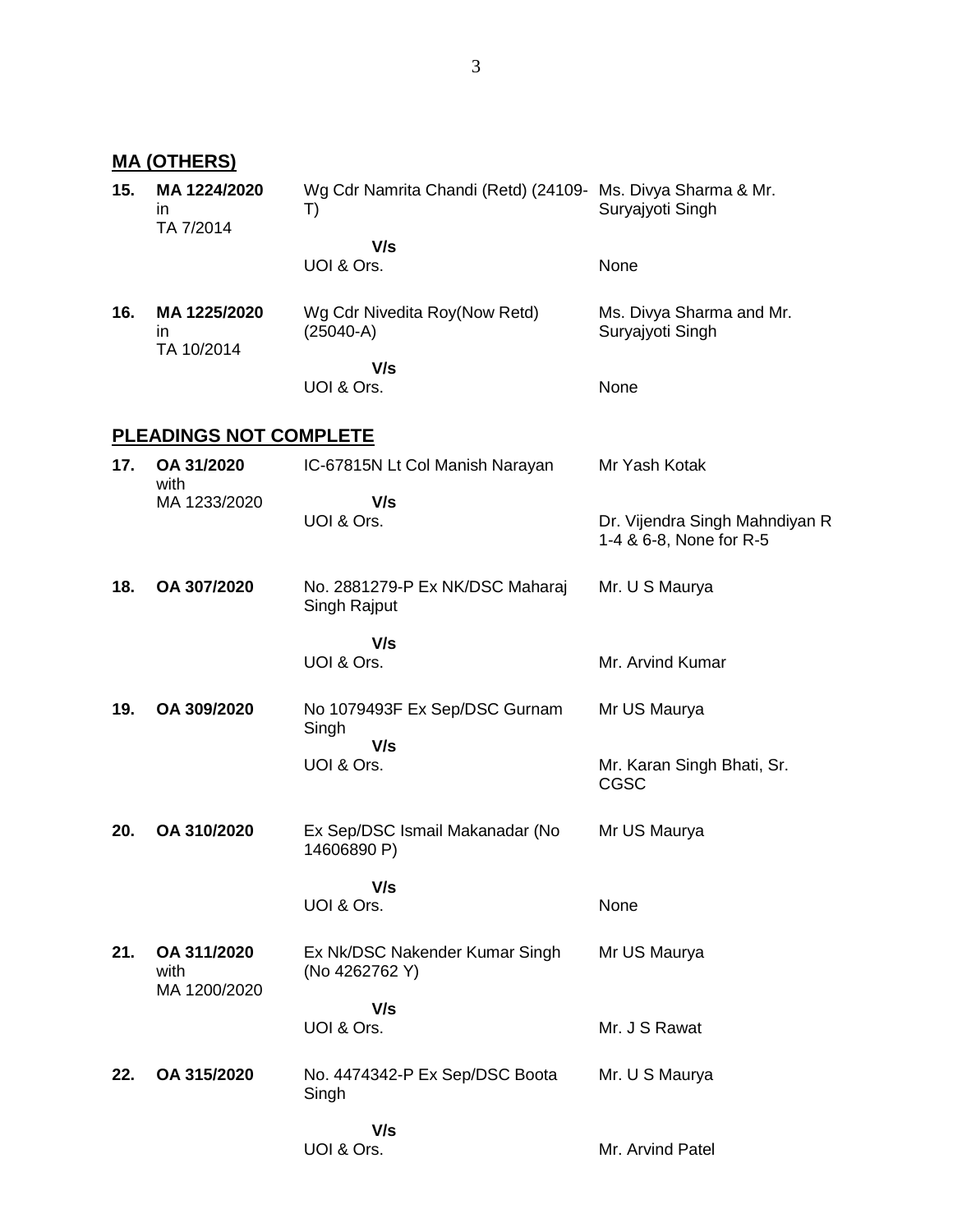| 23.         | OA 426/2020 | IC-49475N Brig Neeraj Kumar Soni                   | Mr. Ankur Chhibber                                                                  |
|-------------|-------------|----------------------------------------------------|-------------------------------------------------------------------------------------|
|             |             | V/s<br>UOI & Ors.                                  | Mr. Anil Gautam                                                                     |
| 24.         | OA 430/2020 | Lt Col VB Pandey (IC 68609 W)<br>V/s<br>UOI & Ors. | Mr Shree Prakash Sinha and<br><b>Anand Kumar</b><br>Dr. Vijendra Singh Mahndiyan    |
| <b>WITH</b> |             |                                                    |                                                                                     |
| 25.         | OA 570/2020 | Major Ravindra Singh Mahla (IC<br>72723-L)         | Mr. Anand kumar                                                                     |
|             |             | V/s<br>UOI & Ors.                                  | Mr. Shyam Narayan                                                                   |
| 26.         | OA 507/2020 | SL-04570N Lt Col Virendra Prasad<br><b>Bhatt</b>   | Mr. J P Sharma & Associates                                                         |
|             |             | V/s<br>UOI & Ors.                                  | Mr. Karan Singh Bhati, Sr.<br><b>CGSC</b>                                           |
| 27.         | OA 647/2020 | UOI & Ors.                                         | Mr. Harish V Shankar                                                                |
|             |             | V/s<br><b>XYZ</b>                                  | Mr SS Pandey (Amicus Curie),<br>Mr AK Trivedi, Mr Rajiv Manglik<br>& Mr Anand Kumar |

### **PLEADINGS COMPLETE**

## **DATES WILL BE GIVEN BY THE TRIBUNAL OFFICER - ORDERS WILL BE UPLOADED ON THE WEBSITE**

| 28. | TA 3/2015                     | Lt. Col. Harjit Singh                                    | Mr Indra Sen Singh           |
|-----|-------------------------------|----------------------------------------------------------|------------------------------|
|     | (CWJC<br>4813/1996)           | V/s<br>UOI & Ors.                                        | Mr Anil Gautam               |
| 29. | TA 2/2016<br>(OA 21/2014 (RB, | Col Arun Dattaji Patole (Retd)<br>V/s                    | Mr. S S Pandey               |
|     | Kolkata)                      | UOI & Ors.                                               | Mr Ashok Chaitanya           |
| 30. | OA 481/2019                   | Ex Cpl Barejia Surendra Kumar<br>Jagjivandas (No 283363) | Mr. US Maurya                |
|     |                               | V/s<br>UOI & Ors.                                        | Dr. Vijendra Singh Mahndiyan |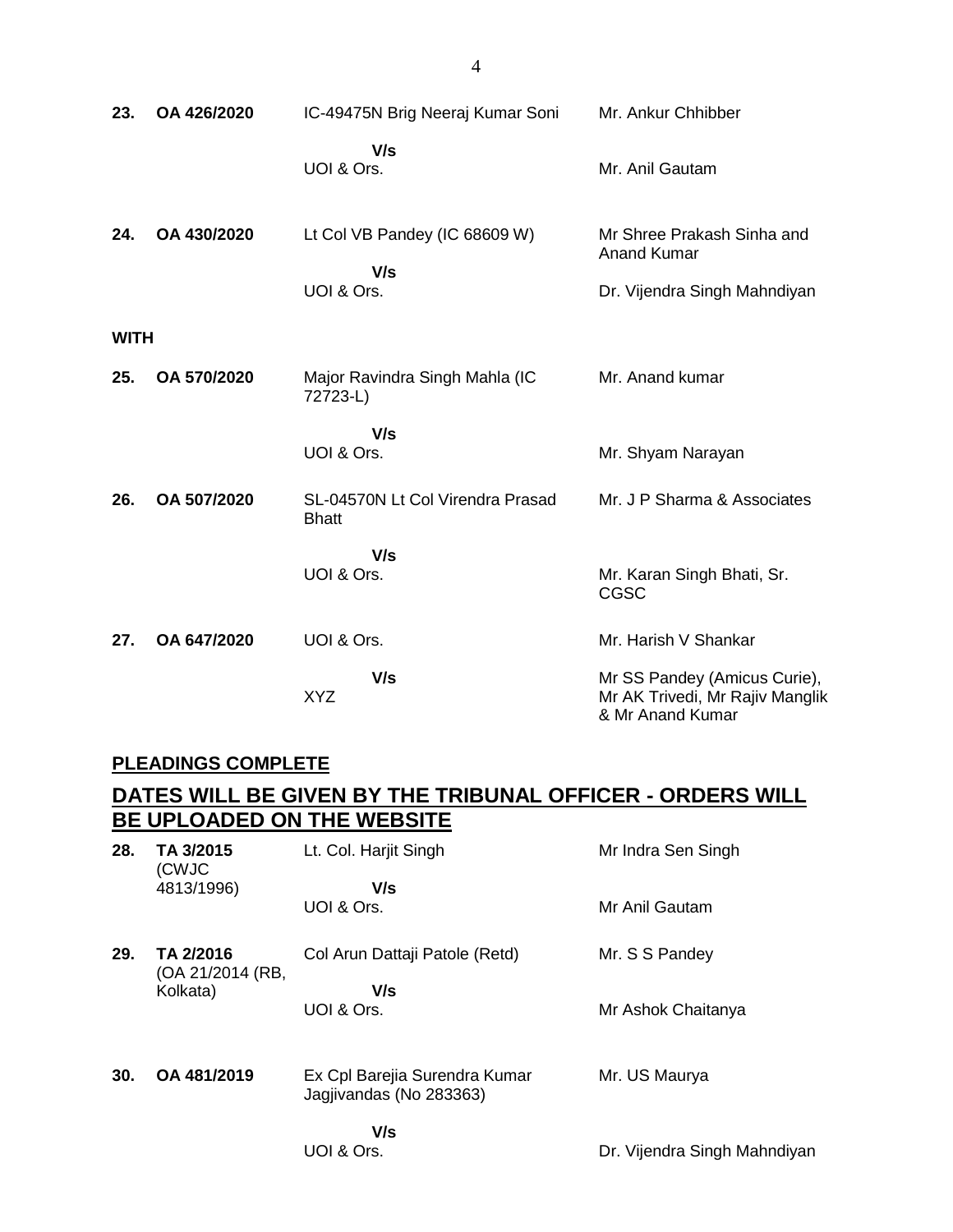| 31. | OA 1096/2019<br>with<br>MA 1776/2019 | Smt. Vimlesh Devi D/o Late Hav Brij<br>Bhan Singh (3140170) | Mr. Virender Singh Kadian     |
|-----|--------------------------------------|-------------------------------------------------------------|-------------------------------|
|     |                                      | V/s<br>UOI & Ors.                                           | Mr. J S Rawat                 |
| 32. | OA 1206/2019                         | No 93845S Cpl Dilbag Singh                                  | Mr. SS Pandey & Associates    |
|     |                                      | V/s<br>UOI & Ors.                                           | Mr Karan Singh Bhati, Sr CGSC |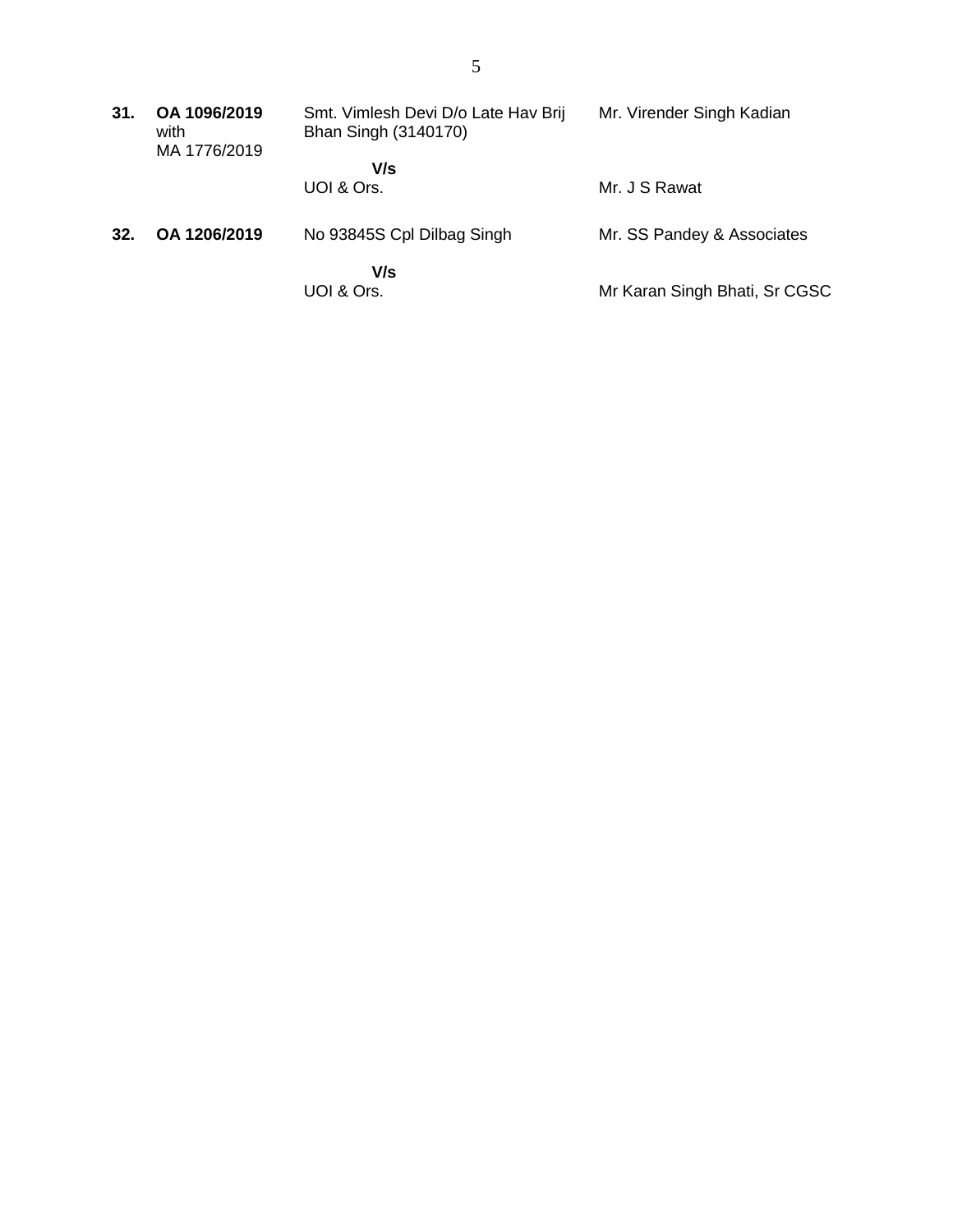# **ARMED FORCES TRIBUNAL, PRINCIPAL BENCH, NEW DELHI LIST OF BUSINESS**

**Date: 26-08-2020**

**Timing: 10:30 AM to 01.00 PM & 02.00 PM to 04.30 PM**

# **COURT No. 2 (Ground Floor)**

## **THIS BENCH WILL NOT ASSEMBLE TODAY**

#### **CORAM:**

### **HON'BLE MS. JUSTICE SUNITA GUPTA HON'BLE AIR MARSHAL B.B.P. SINHA**

|    | S. No. Case No.                    | <b>Parties Name</b>                                    | <b>Advocate for Petitioner /</b><br><b>Respondents</b> |
|----|------------------------------------|--------------------------------------------------------|--------------------------------------------------------|
|    | <b>MA (EXECUTION)</b>              |                                                        |                                                        |
| 1. | MA 480/2015<br>in                  | Sub Suresh Singh Chauhan                               | Mr. N K Ghai & Mr VS Kadian                            |
|    | OA 465/2014                        | V/s<br>UOI & Anr.                                      | Mr Avdhesh Kumar Singh                                 |
| 2. | MA 742/2019<br>in<br>OA 655/2015   | Ex Sepoy Makhan Singh(No<br>2500851F)                  | Ms Archana Ramesh                                      |
|    |                                    | V/s<br>UOI & Ors                                       | Mr. Anil Gautam                                        |
| 3. | MA 744/2019<br>in                  | No. 2485689-P Sep Varinder Kumar                       | Ms. Archana Ramesh                                     |
|    | OA 351/2014                        | V/s<br>UOI & Ors.                                      | Mr. K K Tyagi                                          |
| 4. | MA 3205/2019<br>in<br>OA 1458/2017 | Ex Hony Nb Sub Vijay Yashwant<br>Katkar (No 13808560H) | Mr Vidya Vijaysinh Pawar                               |
|    |                                    | V/s<br>UOI & Ors                                       | Mr. V Pattabhi Ram                                     |
| 5. | MA 851/2020<br>in<br>OA 705/2018   | JC-469866N Sub Maj Bhori Lal<br>Sharma(Retd)           | Mr. SS Pandey                                          |
|    |                                    | V/s<br><b>UOI &amp;Ors</b>                             | Dr Vijendra Singh Mahndiyan                            |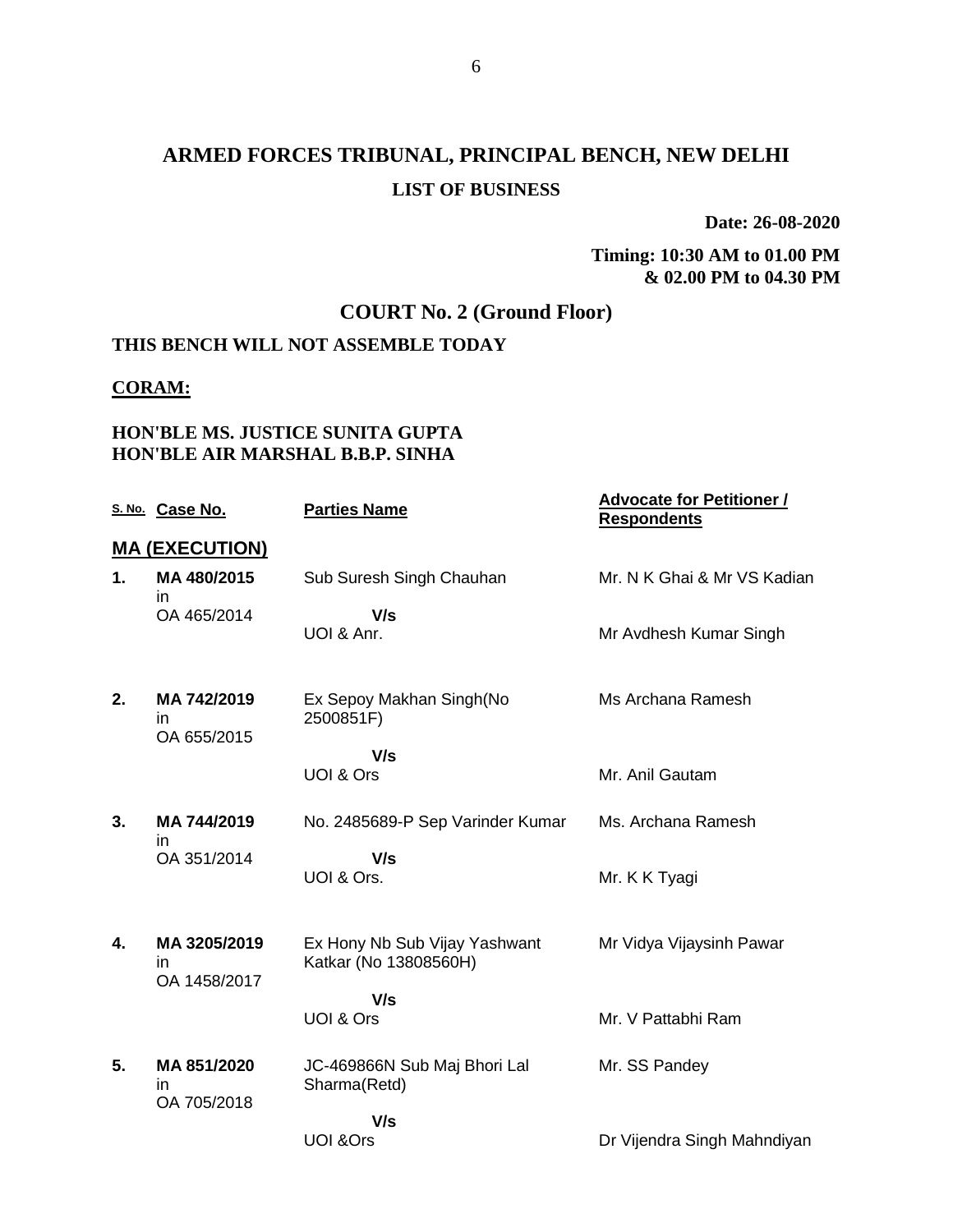### **PLEADINGS NOT COMPLETE**

| 6.  | OA 1844/2018                         | Ex Hony Nb Sub Banwari Lal (No<br>1282652)<br>V/s     | Mr. AK Trivedi & Associates                                   |
|-----|--------------------------------------|-------------------------------------------------------|---------------------------------------------------------------|
|     |                                      | UOI & Ors.                                            | None for R 1-3 & Dr. Vijendra<br>Singh Mahndiyan for PCDA (P) |
| 7.  | OA 893/2019                          | No 7117947F Hony NB SUB Jokhoo<br>Yadav (Retd)        | Mr. SS Pandey & Associates                                    |
|     |                                      | V/s<br>UOI & Ors.                                     | Mr. D K Sabat                                                 |
| 8.  | OA 925/2019                          | Ex Hav Subhash Chand Yadav (No<br>10436823 W)         | Mr AK Trivedi & Associates                                    |
|     |                                      | V/s<br>UOI & Ors.                                     | Mr. Ashok Chaitanya                                           |
| 9.  | OA 975/2019<br>with                  | Ex Sgt Rishi Ram Tyagi (No 704392 R) Mr Praveen Kumar |                                                               |
|     | MA 1639/2019                         | V/s<br>UOI & Ors.                                     | Mr. Ashok Chaitanya                                           |
| 10. | OA 977/2019                          | Air Cmde BS Sabherwal (Retd) (No<br>17374 K)          | Mr Shakti Chand Jaidwal                                       |
|     |                                      | V/s<br>UOI & Ors.                                     | Mr Ashok Chaitanya                                            |
| 11. | OA 1010/2019                         | Ex Hony Nb Sub Daya Ram (No<br>3160150 X)             | Mr BS Chaudhary & Jasbir<br>Chaudhary                         |
|     |                                      | V/s<br>UOI & Ors.                                     | Mr. Waize Ali Noor                                            |
| 12. | OA 1107/2019                         | IC-44798M Col Rajeev Kumar (Retd)                     | Mr. VS Kadian                                                 |
|     |                                      | V/s<br>UOI & Ors.                                     | Mr. Karan Singh Bhati, Sr.<br><b>CGSC</b>                     |
| 13. | OA 1121/2019<br>with<br>MA 1818/2019 | No. 678425-R Ex WO Dinesh Kumar<br>Sinha              | Mr. Praveen Kumar                                             |
|     |                                      | V/s<br>UOI & Ors.                                     | Mr DK Sabat                                                   |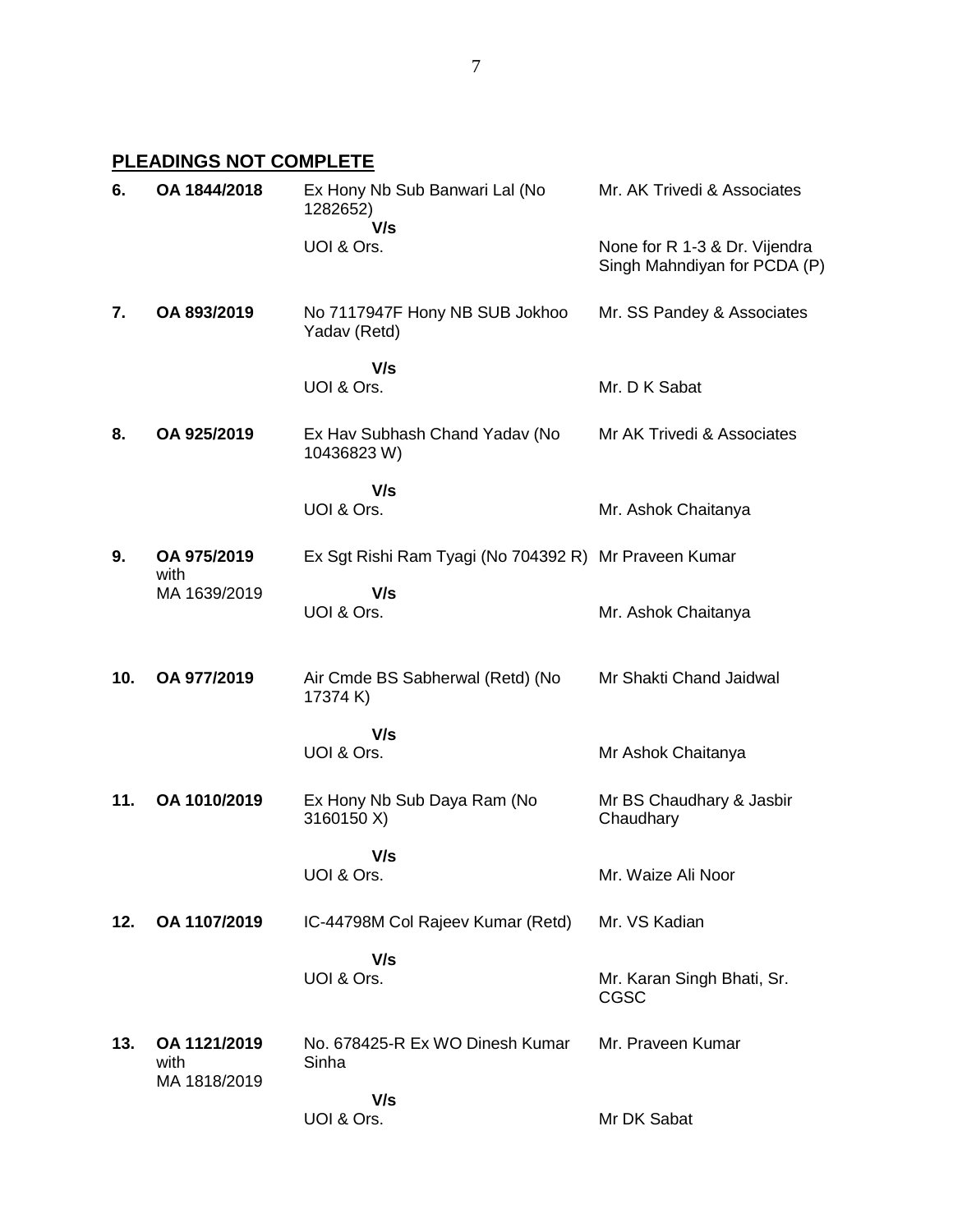**14. OA 1127/2019** No 3380184W Ex Hav (Hony Nb Sub) Mr. JP Sharma Pritam Singh  **V/s** UOI & Ors. Ms. Jyotsna Kaushik **15. OA 295/2020** Sgt Umesh Kumar (900708-F)  **V/s** UOI & Ors. Mr. Rakesh Kumar Singh & Associates Mr. V Pattabhi Ram

#### **PLEADINGS COMPLETE**

#### **DATES WILL BE GIVEN BY THE TRIBUNAL OFFICER - ORDERS WILL BE UPLOADED ON THE WEBSITE 16. TA 583/2010** WP(C) 4518/1998 Ex. Sepoy Rajender Kumar  **V/s** UOI & Ors. Mr SS Pandey Mr Avdhesh Kumar Singh **17. OA 63/2015** Lt. Col. S S Chhilar  **V/s** UOI & Ors. Mr. S S Pandey Dr Vijendra Singh Mahndiyan **WITH 18. OA 1429/2016** Lt Col (TS) SS Chillar (Retd)  **V/s** UOI & Ors. Mr. V S Kadian Dr Vijendra Singh Mahndiyan **19. OA 594/2015** Smt Gayatri Devi  **V/s** UOI & Ors. Mr. V. S. Kadian Mr Harish V Shankar **20. OA 817/2015** Col (TS) V K Bhalla (Retd)  **V/s** UOI & Ors. Mr Ajit Kakkar Mr Anil Gautam **21. OA 132/2018** with MA 3305/2019 JC-143849X Ex-Subedar (Hony. Sub. Maj.) Sher Singh Yadav Mr. Ajai Bhalla & Ms. Sangeeta Tomar

Mr Ashok Chaitanya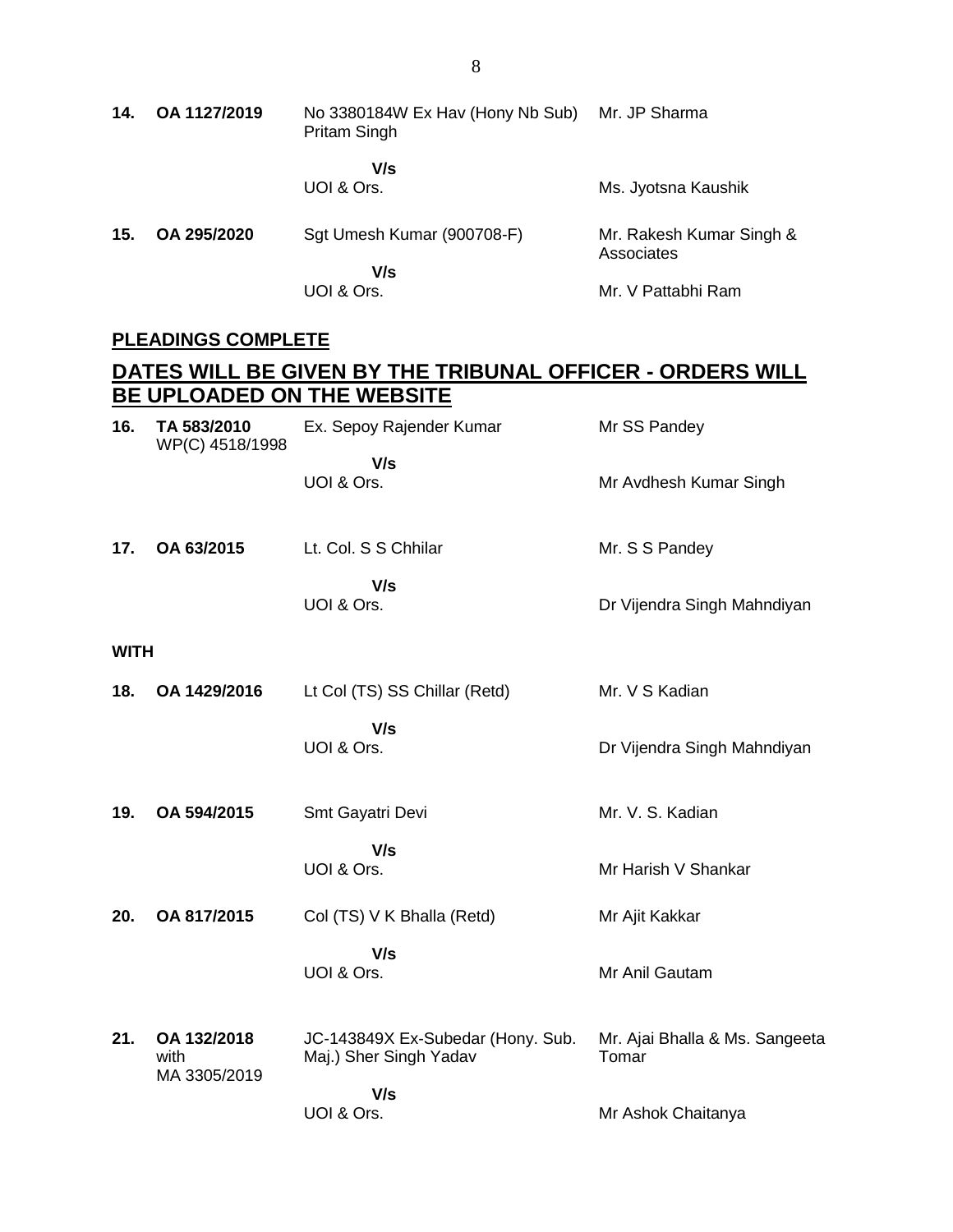| 22. | OA 788/2018                          | No. 9522789F Ex Hav Chandra Mohan Mr. A K Trivedi & Associates                |                              |
|-----|--------------------------------------|-------------------------------------------------------------------------------|------------------------------|
|     |                                      | V/s<br>UOI & Ors.                                                             | Mr. Prabodh Kumar            |
| 23. | OA 849/2018                          | Smt Rajbala W/O 15107382Y Late Gnr Mr AK Trivedi & Associates<br>Suresh Kumar |                              |
|     |                                      | V/s                                                                           |                              |
|     |                                      | UOI & Ors.                                                                    | Mr. Satya Ranjan Swain       |
| 24. | OA 1345/2018                         | Air Cmde SK Sharma (Retd) (No<br>14815-K)                                     | Mr Virender Singh Kadian     |
|     |                                      | V/s                                                                           |                              |
|     |                                      | UOI & Ors.                                                                    | Dr. Vijendra Singh Mahndiyan |
| 25. | OA 1517/2018<br>with                 | SL2460 Maj T S Rawat (Retd)                                                   | Mr. R K Tripathi             |
|     | MA 1583/2018                         | V/s<br>UOI & Ors.                                                             | Mr. Satya Ranjan Swain       |
| 26. | OA 1743/2018<br>with<br>MA 1939/2018 | SS-39014W Ex Maj Vijay Singh<br>Chauhan                                       | Mr. S S Pandey & Associates  |
|     |                                      | V/s<br>UOI & Ors.                                                             | Mr. Satya Ranjan Swain       |
| 27. | OA 2037/2018<br>with                 | Ex Sigmn Surender Singh Rathore (No Mr Praveen Kumar<br>14261498F)            |                              |
|     | MA 2248/2018                         | V/s<br>UOI & Ors.                                                             | Mr. J S Yadav                |
| 28. | OA 2047/2018<br>with                 | Ex L COM (TAC) Rakesh Ranjan<br>$(133189-B)$                                  | Mr. Ved Prakash              |
|     | MA 2252/2018                         | V/s                                                                           |                              |
|     |                                      | UOI & Ors.                                                                    | Mr Arvind Patel              |
| 29. | OA 395/2019                          | Lt Gen VP Singh (Retd) (IC-38300 L)                                           | Mr Veerendra Mohan           |
|     |                                      | V/s<br>UOI & Ors.                                                             | Mr. Satya Ranjan Swain       |
| 30. | OA 1339/2019<br>with                 | HFL (Retd) Allamahar (657705-R)                                               | Mr. Praveen Kumar            |
|     | MA 2088/2019                         | V/s<br>UOI & Ors.                                                             | Mr. K K Tyagi                |